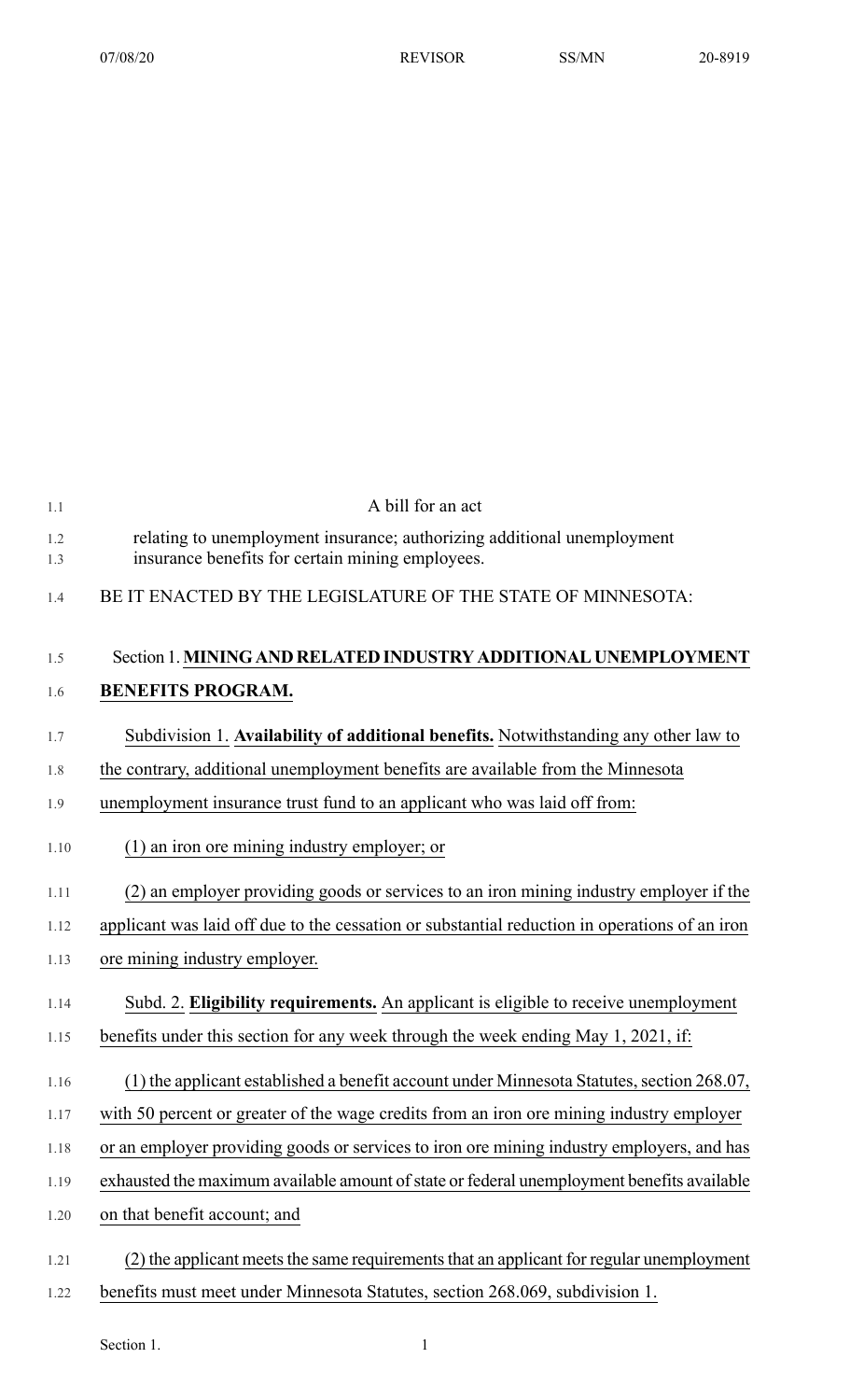2.1 Subd. 3. **Weekly and maximum amount of additional unemployment benefits.** (a) 2.2 The weekly benefit amount of additional unemployment benefits is the same as the weekly 2.3 benefit amount of regular unemployment benefits on the benefit account established in 2.4 subdivision 2, clause (1). 2.5 (b) The maximum amount of additional unemployment benefits available to an applicant 2.6 under this section is an amount equal to 26 weeks of payment at the applicant's weekly 2.7 additional unemployment benefit amount. 2.8 (c) If an applicant qualifies for a new regular benefit account that meets the requirements 2.9 ofsubdivision 4, paragraph (b), before the applicant has been paid additional unemployment 2.10 benefits, and that new regular benefit account meets the requirements of subdivision 2, 2.11 clause (1), the applicant's weekly additional unemployment benefit amount is equal to the 2.12 weekly unemployment benefit amount on the applicant's new regular benefit account. 2.13 Subd. 4. **Qualifying for new regular benefit account.** (a) If after exhausting the 2.14 maximum amount of regular unemployment benefits available as a result of the layoff under 2.15 subdivision 1, an applicant qualifies for the new regular benefit account under Minnesota 2.16 Statutes, section 268.07, the applicant must apply for and establish that new regular benefit 2.17 account. 2.18 (b) If the applicant's weekly benefit amount under the new regular benefit account is 2.19 equal to or higher than the applicant's weekly additional unemployment benefit amount, the 2.20 applicant must request unemployment benefits under the new regular benefit account. An 2.21 applicant is ineligible for additional unemployment benefits under this section until the 2.22 applicant has exhausted the maximum amount of unemployment benefits available on the 2.23 new regular benefit account. 2.24 (c) If the applicant's weekly unemployment benefit amount on the new regular benefit 2.25 account is less than the applicant's weekly benefit amount of additional unemployment 2.26 benefits, the applicant must request additional unemployment benefits. An applicant is 2.27 ineligible for new regular unemployment benefits until the applicant has exhausted the 2.28 maximum amount of additional unemployment benefits available under this section. 2.29 Subd. 5. **Charging benefits.** Notwithstanding Minnesota Statutes, section 268.047, 2.30 subdivision 1, unemployment insurance benefits paid under this section shall not be used 2.31 to compute the future unemployment insurance tax rate of a taxpaying employer and shall 2.32 not be charged to the reimbursing account of government or nonprofit employers. 2.33 Subd. 6. **Eligibility for federal Trade Readjustment Allowance benefits.** An applicant 2.34 who has applied and been determined eligible for any federal unemployment benefits,